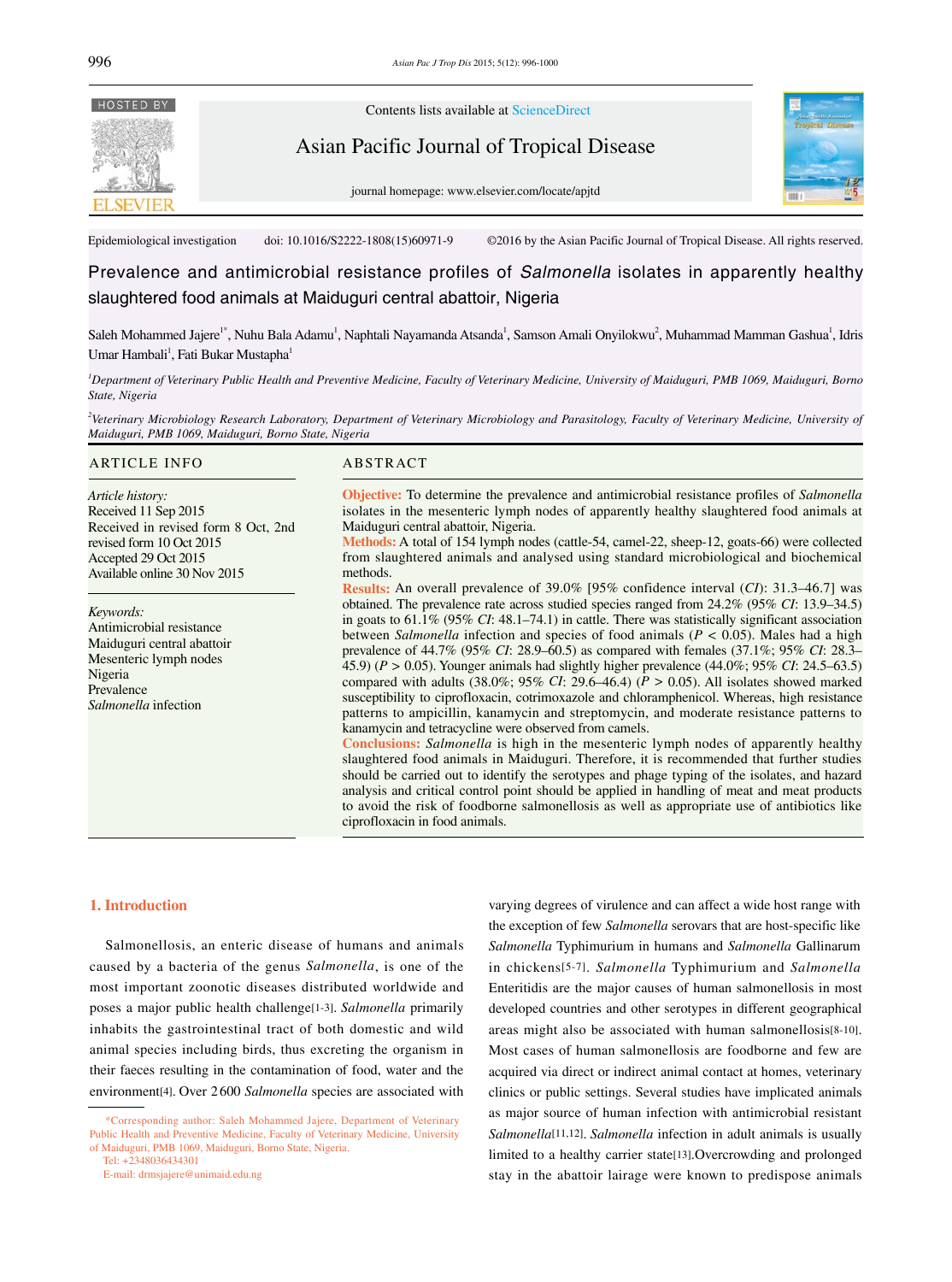to *Salmonella* infection and in addition, the stress associated with the transportation of these animals from farms to abattoirs increases the shedding of salmonellae<sup>[13]</sup>. There are several ways of *Salmonella* contamination of carcasses in the slaughterhouse. Fecal materials serve as a major source of contamination and this could reach animal carcasses through direct deposition as well as by indirect contact through contamination with clean carcasses, equipment and butchers during the slaughtering process[14,15]. Also, the process of removing the gastrointestinal tract during the slaughtering process has been regarded as one of the most important sources of contamination of carcasses and organs with *Salmonella* at abattoirs[16].

 Other potential source of *Salmonella* in animals is the lymphatic system, specifically the lymph nodes[17]. One of the functions of lymphatic system is the sequestering of bacteria, viruses and other foreign bodies via filtering mechanism, which are subsequently destroyed by lymphocytes[17]. Several studies had reported bacteria isolated from the lymph nodes of food animals at slaughter.

 Antimicrobials are now increasingly used as treatment remedies for bacterial diseases like *Salmonella* as well as feed additives in food animals[13]. Recently, the indiscriminate use of these antimicrobials in food producing animals had resulted in the emergence of antimicrobial-resistant *Salmonella* strains. This presents a public health concern, because of the potential risk of these resistant strains transmitted through the food chain to humans. The increase in resistance of *Salmonella* to commonly used antimicrobials had been reported in both the human and veterinary field[18-21]. *Salmonella* infection still remains a complex issue in most developing countries like Nigeria, because it is not routinely cultured and its resistance profiles to commonly used antibiotics in both veterinary and public health are not frequently assessed[13].

 To the best of our knowledge, there is a dearth of data and information regarding the prevalence and isolation of *Salmonella* from the mesenteric lymph nodes of apparently healthy slaughtered food animals in Maiduguri, Northeastern Nigeria. This informed the need to carry out this research. Therefore, the aim of this study is to determine the prevalence and antibiotic resistance patterns of *Salmonella* isolated from the mesenteric lymph nodes of apparently healthy carcasses that have been branded fit and passed for human consumption in Maiduguri, Northeastern Nigeria.

# **2. Materials and methods**

# *2.1. Study area*

 Borno State is located in the corner of the Northeastern region of Nigeria and lies approximately between latitude 10.20 N and 13.40 N and longitude 9.80 E and 14.40 E. Maiduguri is the capital and largest city of Borno State and lies around 11*°*05' N latitude and 13*°*05' longitude and at about 350 m above sea level (http://www. unimaid.edu.ng/About\_Maid.aspx). Maiduguri is located within the Sahel Savannah zone and occupies an area of  $50778 \text{ km}^2$ . It occupies the greater part of the Chad Basin and shares border with

Republics of Niger to the north, Chad to the northeast, Cameroon to the east and Yobe State to the west. The climate is hot and dry for a greater part of the year with rainy season from June to September in the northern part and May to October in the southern part with a mean annual rainfall and temperature of about 650 mm and 32 *°*C respectively. The hottest periods of the year are the months of March and April with temperatures ranging from 30 *°*C–40 *°*C[22].

# *2.2. Sample collection and processing*

 A total of 154 mesenteric lymph nodes comprising 38 males and 116 females, were collected from apparently healthy slaughtered camels ( $n = 22$ ), cattle ( $n = 54$ ), sheep ( $n = 12$ ) and goats ( $n = 66$ ). Samples of lymph nodes were collected aseptically into sterile plastic bags during slaughtering operations at the Maiduguri central abattoir located at the Maiduguri Metropolitan Council. The samples were labeled and immediately transported ice cooled within 8 h of collection to the Veterinary Public Health Research Laboratory, Department of Veterinary Public Health and Preventive Medicine, Faculty of Veterinary Medicine, University of Maiduguri for further processing and analysis. This was kept in the refrigerator at 4 °C until cultured within 18 h of collection. The animals brought for slaughter which came immediately from Maiduguri livestock market (Kasuwan Shanu) were usually drove to the abattoir by trucks/trailers or on the hoof 12 to 24 h before slaughtering. The source of these animals was unknown, as some were brought and sold from as far as neighbouring Cameroon, Chad and Niger Republics. These animals were left in the lairage for about 3–4 days before slaughter. Samples of approximately 30–45 g of lymph nodes were obtained randomly from each animal. The lymph nodes were processed by trimming the fascia and fat using sterile scissors and forceps before mixing and preenrichment. The remaining fat encased node was seared with redhot spatula. The lymph nodes were later dipped in 95% ethyl alcohol and flamed.

# *2.3. Bacteriological analysis*

 About 2 g of small pieces of the lymph nodes were removed from the capsule and inoculated into 10 mL of sterile selenite broth (Oxoid®) for enrichment and incubated aerobically for 24 h at 37 °C. Subcultures were then made from each broth culture by streaking onto MacConkey agar (Oxoid®), *Salmonella*-*Shigella* agar (Oxoid®), and xylose lysine deoxycholate agar (Oxoid®). These cultured plates were incubated at 37 °C for 48 h. These plates were then examined based on cultural and morphological characteristics conforming with the presence of typical colonies of presumptive *Salmonella* appearing colourless and non-lactose fermenting on MacConkey agar, transparent colonies with black centre on *Salmonella*-*Shigella* agar, dome-shaped colonies with central black spot on xylose lysine deoxycholate agar. All these were selected as presumptive *Salmonella* colonies and subjected to further Gram-staining and biochemical tests as described by Barrow and Feltham[23].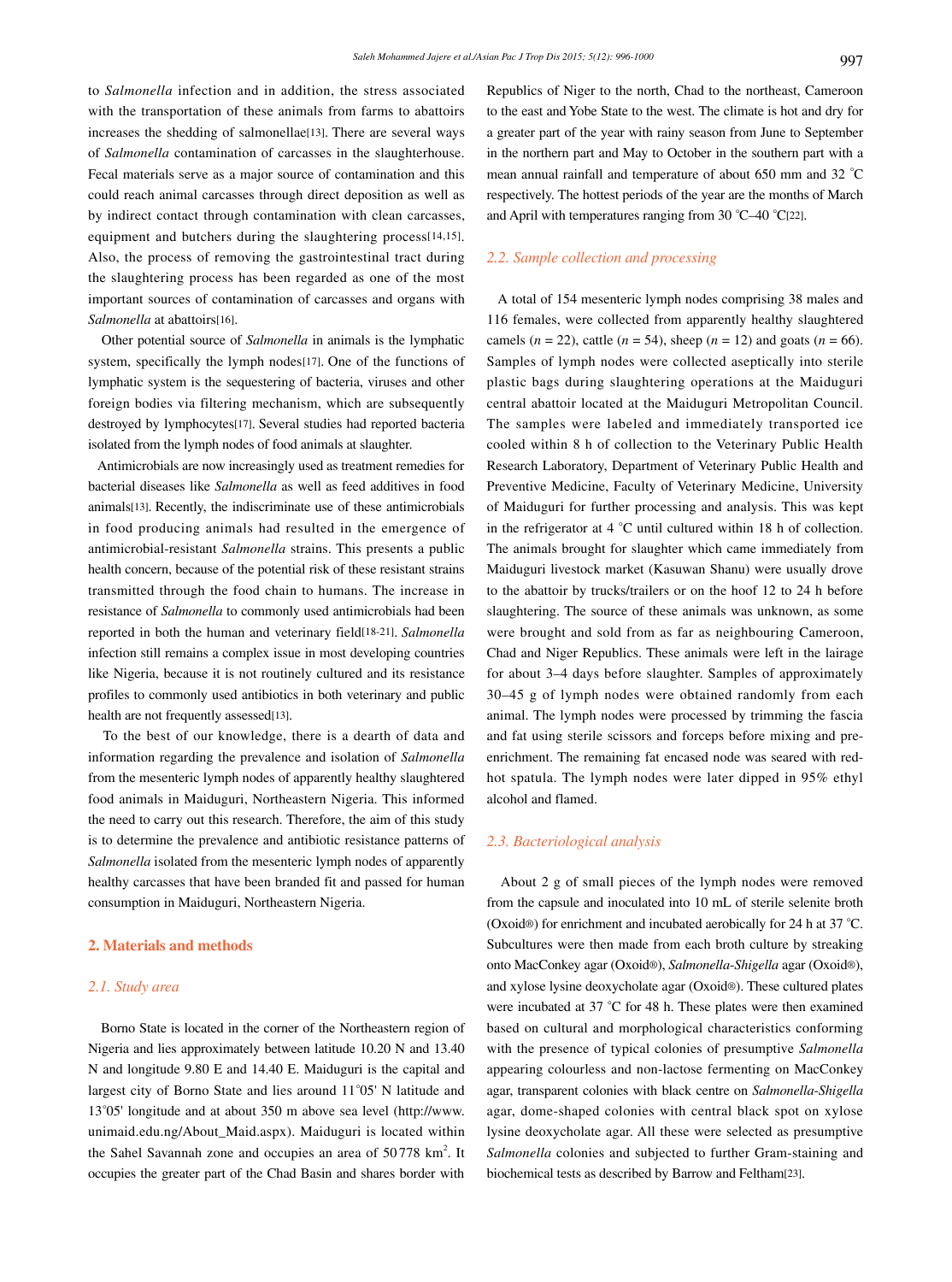# *2.4. Antimicrobial susceptibility testing*

 The antibiotic susceptibility and resistance patterns of all the *Salmonella* isolates to routine antibiotics were determined using the modified Kirby-Bauer disc diffusion method on Mueller- Hinton agar (Oxoid®). The following antimicrobial disks (Difco, concentrations in μg) were used: chloramphenicol (30 μg), ceftriaxone (30 μg), ampicillin (30 μg), cotrimoxazole (30 μg), ciprofloxacin (30 μg), vancomycin (30 μg) and tetracycline (30 μg). The zones of inhibition were measured in diameters around each disk and interpreted based on the guidelines outlined by the Clinical and Laboratory Standards Institute[24].

# *2.5. Statistical analysis*

 The raw data were initially analysed in Microsoft Office Excel 2007 to obtain percentages and proportions of infection. The data were finally imported into GraphPad Prism® Version 6.01 for Windows (GraphPad Software, Inc., San Diego, California, USA) to determine the prevalence of infection, 95% confidence intervals (*CI*) on the estimates and statistically significant association of variables tested. A  $P < 0.05$  was considered statistically significant.

# **3. Results**

 A total of 154 samples of mesenteric lymph nodes from apparently healthy slaughtered animals were collected and tested for *Salmonella*. A total of 54 (35.1%) of these were from cattle, 22 (14.3%) were camel, 12 (7.8%) were sheep and 66 (42.9%) were goats (Table 1). Of these, 60 (39.0%; 95% *CI*: 31.3–46.7) were positive for *Salmonella* (Table 1). Species-wise prevalence revealed a high prevalence of 61.1% (95% *CI*: 48.1–74.1) in cattle as compared with other species  $(P < 0.05)$  (Table 1). While sheep, camel and goat had 33.3% (95% *CI*: 6.6–60.0), 31.8% (95% *CI*: 12.3–51.3) and 24.2% (95% *CI*: 13.9–34.5), respectively.

#### **Table 1**

Species-wise prevalence of *Salmonella* isolated in the mesenteric lymph nodes of apparently healthy slaughtered animals in Maiduguri central abattoir, Northeastern Nigeria.

| <b>Species</b> |     |    | Examined number Positive number Prevalence [% (95% CI)] |
|----------------|-----|----|---------------------------------------------------------|
| Cattle         | 54  | 33 | $61.1 (48.1 - 74.1)^*$                                  |
| Camel          | 22  |    | $31.8(12.3 - 51.3)$                                     |
| Sheep          | 12  | 4  | $33.3(6.6 - 60.0)$                                      |
| Goat           | 66  | 16 | $24.2(13.9 - 34.5)$                                     |
| Overall        | 154 | 60 | 39.0 (31.3-46.7)                                        |

\* : Statistically significant difference compared with other animal species (*P*  $< 0.05$ ).

 Based on sex, 38 (24.7%) of the samples were males, while 116 (75.3%) were from female animals (Table 2). Overall males had a high prevalence of *Salmonella* (44.7%; 95% *CI*: 28.9–60.5) as compared with the females (37.1%; 95% *CI*: 28.3–45.9) (*P* > 0.05) (Table 2). A total of 33 (61.1%) samples tested positive for *Salmonella* out of the total 54 samples examined in cattle. These comprised 12 (100.0%) from males and 21 (50.0%) from females. Seven (31.8%) samples out of the 22 samples tested were positive in camels. The positive samples comprised 5 (50.0%) males and 2 (16.7%) females. Of the 12 samples examined in sheep, 4 (33.3%) were positive (Table 2). These comprised 0 (0.0%) males and 4 (40.0%) females. Sixteen (24.2%) samples from goat were positive out of the 66 samples tested. All the 16 (30.8%) positive samples were from the females. However, none of the 14 samples from males were positive (Table 2).

#### **Table 2**

Sex-wise prevalence of *Salmonella* isolated in the mesenteric lymph nodes of apparently healthy slaughtered animals in Maiduguri central abattoir, Northeastern Nigeria.

| <b>Species</b> | Examined No. | No. positive/No. total $(\%)$ |              |  |  |  |
|----------------|--------------|-------------------------------|--------------|--|--|--|
|                |              | Male                          | Female       |  |  |  |
| Cattle         | 54           | 12/12(100.0)                  | 21/42(50.0)  |  |  |  |
| Camel          | 22           | 5/10(50.0)                    | 2/12(16.7)   |  |  |  |
| Sheep          | 12           | 0/2(0.0)                      | 4/10(40.0)   |  |  |  |
| Goat           | 66           | 0/14(0.0)                     | 16/52(30.8)  |  |  |  |
| Overall        | 154          | 17/38 (44.7)                  | 43/116(37.1) |  |  |  |

 Based on age, 25 (16.2%) of the samples were younger animals and 129 (83.8%) were adults (Table 3). Overall younger animals had a slightly higher prevalence of *Salmonella* (44.0%; 95% *CI*: 24.5– 63.5) compared with older animals (38.0%; 95% *CI*: 29.6–46.4) (*P*  $> 0.05$ ) (Table 3). Of the 54 samples examined in cattle, 9 (75.0%) and 24 (57.1%) samples were tested positive for *Salmonella* in younger and adult animals respectively. Seven (31.8%) samples were tested positive out of the total 22 samples examined in camel. These comprised 2 (40.0%) and 5 (29.4%) in young and adult animals respectively (Table 3). The 12 samples tested in sheep comprised 2 younger and 10 adult animals. Four (40.0%) of the 10 adult animals were positive, whereas all the two younger animals were tested negative for *Salmonella*. Of the 16 (24.2%) positive samples from goat, 0 (0.0%) were from younger animals and all the positive samples were from adult goats.

#### **Table 3**

Age-wise prevalence of *Salmonella* infection in the mesenteric lymph nodes of slaughtered healthy animals in Maiduguri central abattoir, Northeastern Nigeria.

| <b>Species</b> | Examined No. | No. positive/No. total $(\%)$ |               |  |  |  |
|----------------|--------------|-------------------------------|---------------|--|--|--|
|                |              | Young                         | Adult         |  |  |  |
| Cattle         | 54           | 9/12(75.0)                    | 24/42(57.1)   |  |  |  |
| Camel          | 22           | 2/5(40.0)                     | 5/17(29.4)    |  |  |  |
| Sheep          | 12           | 0/2(0.0)                      | 4/10(40.0)    |  |  |  |
| Goat           | 66           | 0/6(0.0)                      | 16/60(26.7)   |  |  |  |
| Overall        | 154          | 11/25(44.0)                   | 49/129 (38.0) |  |  |  |

 The isolation rate was highest in cattle with 61.1% (Table 4). The antimicrobial susceptibility and resistance patterns of the isolates indicated the highest resistance patterns for ampicillin (100%), kanamycin (100%), streptomycin (97%), nitrofurantoin (91%) and tetracycline (85%) in cattle; ampicillin (100%), kanamycin (100%), streptomycin (100%) and nitrofurantoin (75%) in sheep; streptomycin (100%), kanamycin (94%), ampicillin (88%) and tetracycline (75%) in goat and tetracycline (57%) and kanamycin (57%) in camels (Table 4). While all the isolates tested from the different species of animals showed marked susceptibility to ciprofloxacin, ceftriaxone, cotrimoxazole, chloramphenicol and gentamicin (Table 4).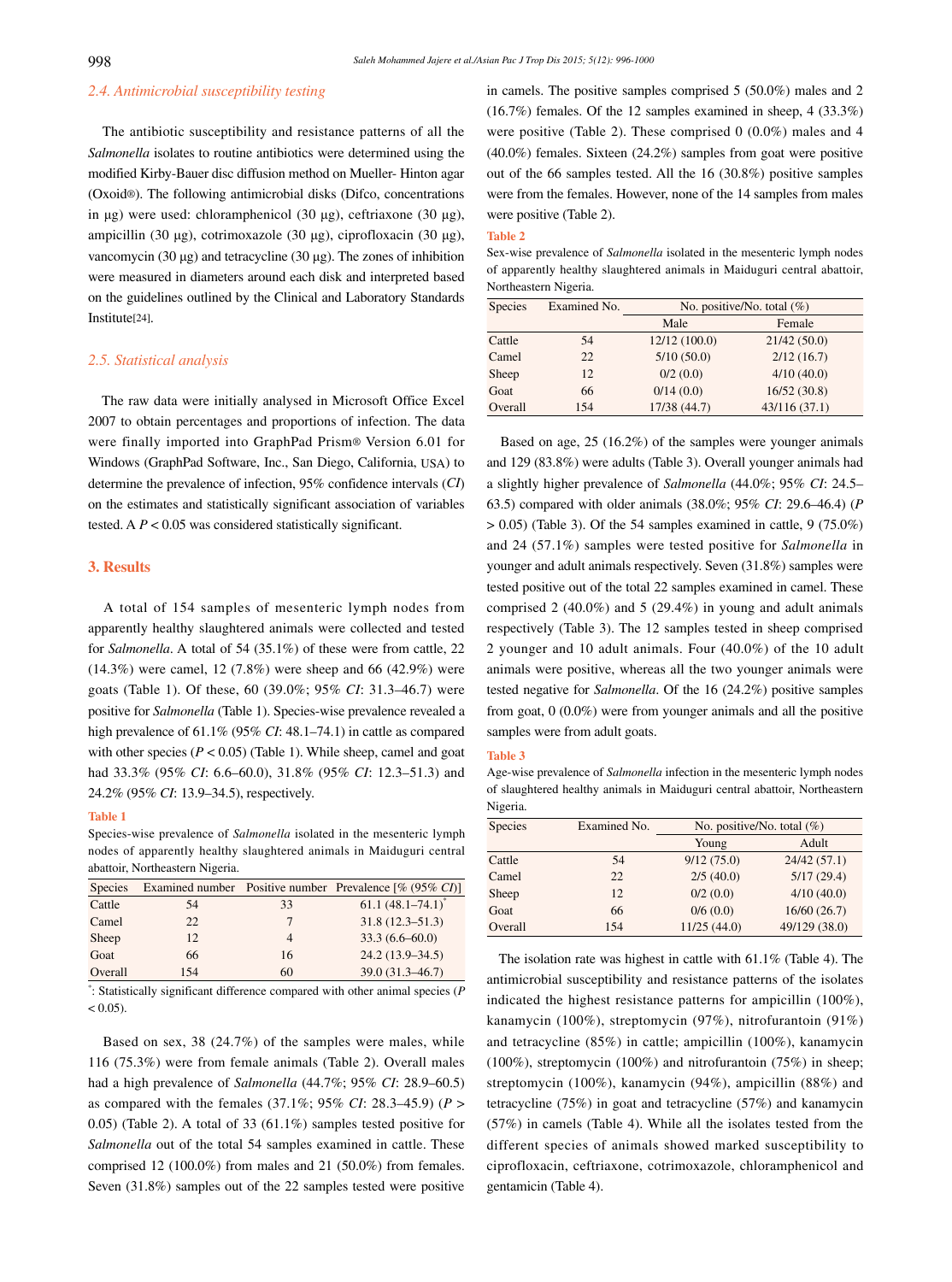### **Table 4**

Frequency of antibiotic resistance patterns of *Salmonella* isolates from mesenteric lymph nodes of apparently healthy slaughtered food animals in Maiduguri, Northeastern Nigeria. *n* (%).

| Source            | No. of   | No of resistant isolates |            |           |            |            |      |      |      |            |            |
|-------------------|----------|--------------------------|------------|-----------|------------|------------|------|------|------|------------|------------|
|                   | isolates | AMP                      | <b>KAN</b> | <b>NT</b> | <b>TET</b> | <b>STR</b> | CIP  | CEFT | COT  | <b>CHL</b> | <b>GEN</b> |
| Cattle $(n = 54)$ | 33(61.1) | 33(100)                  | 33(100)    | 30(91)    | 28 (85)    | 32 (97)    | 0(0) | 0(0) | 0(0) | 0(0)       | 0(0)       |
| Camel $(n = 22)$  | 7(31.8)  | 2(29)                    | 4(57)      | 2(29)     | 4(57)      | 2(29)      | 0(0) | 0(0) | 0(0) | 0(0)       | 0(0)       |
| Sheep $(n = 12)$  | 4(33.3)  | 4(100)                   | 4(100)     | 3(75)     | 2(50)      | 4(100)     | 0(0) | 0(0) | 0(0) | 0(0)       | 0(0)       |
| Goat $(n = 66)$   | 16(24.2) | 14(88)                   | 15 (94)    | 10(63)    | 12(75)     | 16 (100)   | 0(0) | 0(0) | 0(0) | 0(0)       | 0(0)       |

AMP: Ampicillin; KAN: Kanamycin; NT: Nitrofurantoin; TET: Tetracycline; STR: Streptomycin; CIP: Ciprofloxacin; CEFT: Ceftriaxone; COT: Cotrimoxazole; CHL: Chloramphenicol; GEN: Gentamicin.

# **4. Discussion**

 It has been established that the mesenteric lymph nodes of animals that had travelled long distances or held for several days in lairages may predispose them to harbouring and shedding of *Salmonella* and consequently contaminating their carcasses during slaughtering and evisceration processes[13]. In the present study, the overall prevalence of *Salmonella* from apparently healthy slaughtered animals was 39.0%, of which 61.1%, 31.8%, 33.3% and 24.2% were from cattle, camel, sheep and goats respectively. These findings of respective prevalence of 33.3% and 24.2% in sheep and goats, are in agreement with the study of D' Aoust, who reported that the prevalence of *Salmonella* in these species ranged between 2%–51.5% and 1%–18.8% in sheep and goats respectively[25]. However, the prevalence in the present study was slightly higher in goats (24.2% *vs.* 18.8%). Woldemariam *et al*. reported respective prevalences of 2.8% and 9.8% in apparently healthy slaughtered sheep and goats in Debre Zeit, Ethiopia[26]. Nabbut and Al-Nakhli also reported the prevalences of 14.7% and 18.3% in slaughtered sheep and goats respectively in Riyadh public abattoir[27]. This is lower compared with our present study. Others reported the prevalence of *Salmonella* in the mesenteric lymph nodes of sheep and goats as 7.7%–2.0% and 0.0%–11.7% respectively[26]. The prevalence of 61.1% in cattle reported in this study was considerably higher compared with 1.4% reported by Alemayehu *et al*.[13]. A prevalence of 31.8% was reported in camels. This is not in line with the findings by Molla *et al*. who reported 15.9% prevalence in apparently healthy slaughtered camels in Ethiopia[28]. Wernery also reported the prevalence of < 5% of *Salmonella* in camels in the United Arab Emirates, which is considerably lower than 31.8% we found in this study[29]. This study reported a relatively higher carrier state of *Salmonella* in all the studied species as compared with other studies in Nigeria and elsewhere. The reasons for these differences could be associated with the fact that these animals were kept in crowded lairages/pens for 3–4 days at the abattoir, which is known to facilitate the shedding and transmission of *Salmonella* organism among them[13,30]. It could also reflect the fact that these animals had travelled over long distances or might have originated from a population with a high proportion of animals with high *Salmonella* carrier state[13]. Keeping animals in the abattoir lairages/pens for some days is associated with stress and this could induce high *Salmonella* infection rates among these animals[13,31]. The differences in the reported prevalence could also be associated with the sampling procedures, sample size, bacteriological methods employed or differences in the occurrence and distribution of *Salmonella* in different study populations under different prevailing conditions[31]. In addition, Nabbut and Al-Nakhli reported that the enrichment method compared with the direct plating method reveals more infected lymph nodes[27]. Consequently, the observed high prevalence reported in the present study could be linked with the bacteriological techniques employed for the detection

of *Salmonella* organism. It should be borne in mind that the current study was conducted in a municipal abattoir that may have poor sanitary and hygienic standards as compared with other abattoirs.

 Males had a non-significant high prevalence compared with females in this study as are younger animals compared with the adults. The difference in the sample size for both sexes could probably explain the high prevalence in males. The findings of higher prevalence in younger animals are expected, as younger animals have weak immune system and therefore are vulnerable to severe *Salmonella* infection compared with other age brackets. It could also be associated with the sampling size as most of the sampled animals in this study were adults and only few younger ones were sampled.

 The current study reveals a high resistant profile of the *Salmonella* isolates to routinely used antibiotics in the study area including ampicillin, kanamycin, streptomycin, nitrofurantoin and tetracycline with significant varying resistant rates. This is consistent with the reports of other researchers[11,12]. The high resistance exhibited by the isolates could be due to the indiscriminate and inappropriate use of these routine antimicrobials in both human and veterinary medicine in Nigeria. Our study also revealed that all the *Salmonella* isolates recovered were susceptible to ciprofloxacin, ceftriaxone, cotrimoxazole, chloramphenicol and gentamicin. This is comparable with previous reports on *Salmonella* isolates recovered from animal and human sources in Nigeria and elsewhere[12]. It should be noted however, that these antibiotics were not routinely used for the treatment of varying bacterial diseases in both humans and animals in the country. This highlights the advantage of the rational use of antimicrobials in the study area. Isolates from camels exhibited some moderate resistance profiles especially to kanamycin and tetracycline, indicating lower prevalence of antibiotic resistant *Salmonella* in this species as compared with sheep, goat, cattle and to some extent pigs[11]. This is probably due to the lower therapeutic usage of these antibiotics in camels compared with the other species. During the last decades, the continued development of antibiotic resistance by bacteria had become a major public health concern worldwide.

 In conclusion, this study reveals high prevalence of *Salmonella*e in the mesenteric lymph nodes of cattle, camel, sheep and goats as well as high resistance profiles exhibited by most of the isolates to commonly used antimicrobials. This highlights the poor hygienic standards practiced in Maiduguri municipal abattoir. Therefore, meat from these animals might serve as potential source of foodborne salmonellosis to consumers in Maiduguri. It is recommended therefore, that further studies should be carried out to identify serotypes, and hazard analysis and critical control point should be applied in handling of meat and meat products from these animals in the abattoir to avoid the risk of salmonellosis resulting from consumption of meat contaminated with *Salmonella* as well as appropriate use of antibiotics like ciprofloxacin in both human and veterinary practices.